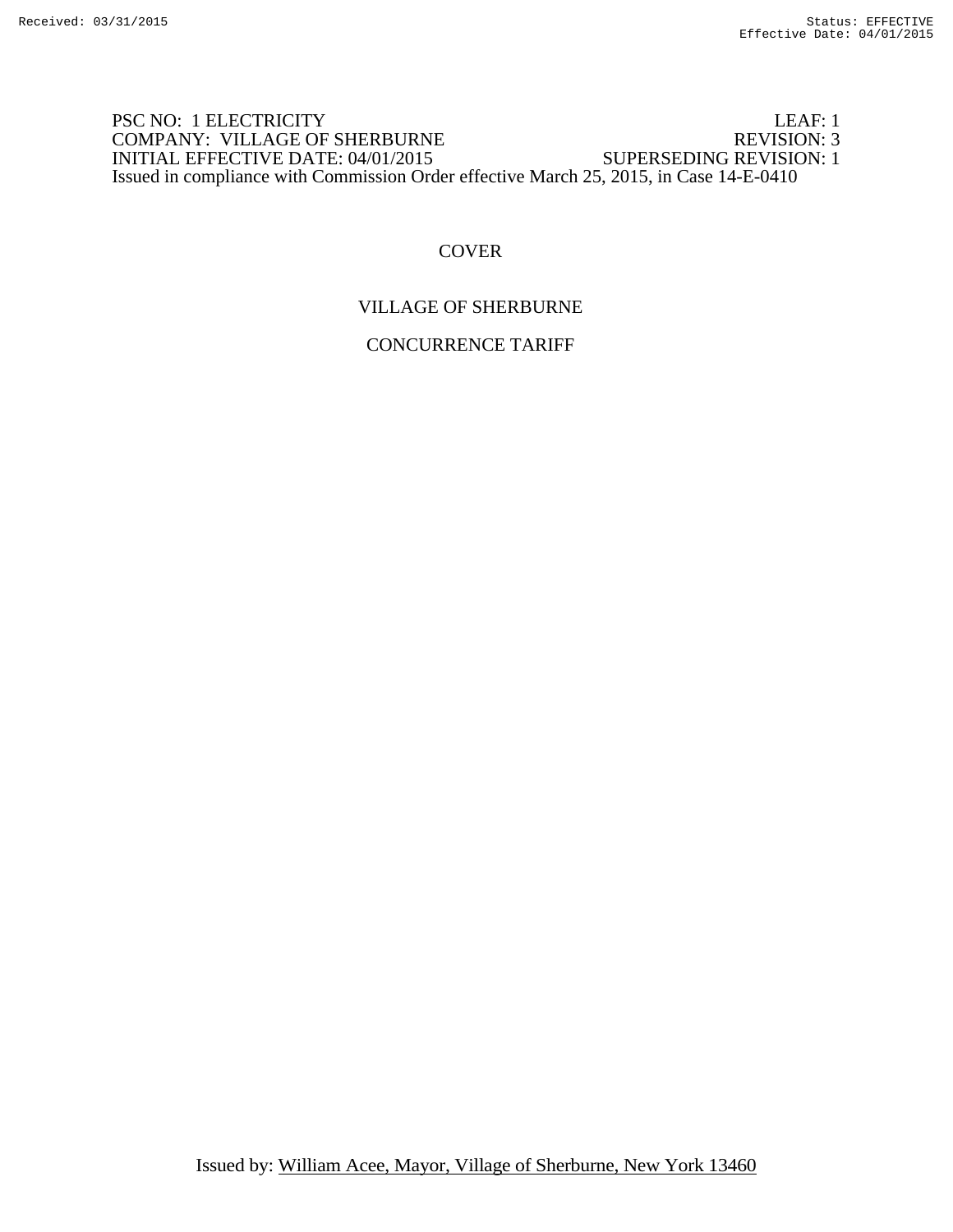## PSC NO: 1 ELECTRICITY LEAF: 2<br>
COMPANY: VILLAGE OF SHERBURNE REVISION: 3 COMPANY: VILLAGE OF SHERBURNE REVISION: 3<br>INITIAL EFFECTIVE DATE: 04/01/2015 SUPERSEDING REVISION: 1 INITIAL EFFECTIVE DATE: 04/01/2015 Issued in compliance with Commission Order effective March 25, 2015, in Case 14-E-0410

#### TABLE OF CONTENTS LEAF #

# I. CONCURRENCE

|          | CONCURRENCE<br>$A_{-}$<br><b>TERRITORY TO WHICH SCHEDULE APPLIES</b><br>$\bf{B}$    | $\frac{3}{3}$  |
|----------|-------------------------------------------------------------------------------------|----------------|
| $\Pi$ .  | <b>SERVICE CLASSIFICATION NO. 1</b><br>Residential                                  | $\overline{4}$ |
| Ш.       | <b>SERVICE CLASSIFICATION NO. 2</b><br>General Service - Non-demand Metered         | 6              |
| $IV_{-}$ | <b>SERVICE CLASSIFICATION NO. 3</b><br>General Service - Demand Metered             | 8              |
| V.       | <b>SERVICE CLASSIFICATION NO. 4</b><br>Large General Service                        | 11             |
| VI.      | <b>SERVICE CLASSIFICATION NO. 5</b><br>Private Outdoor Lighting                     | 13             |
|          | VII. SERVICE CLASSIFICATION NO. 6<br><b>Street Lighting</b>                         | 16             |
|          | VIII. CHARGE<br>A. RECONNECTION CHARGE<br><b>B. INSUFFICIENT FUNDS CHECK CHARGE</b> | 18<br>18       |
| $IX_{-}$ | PURCHASED POWER ADJUSTMENT CHARGE                                                   | 19             |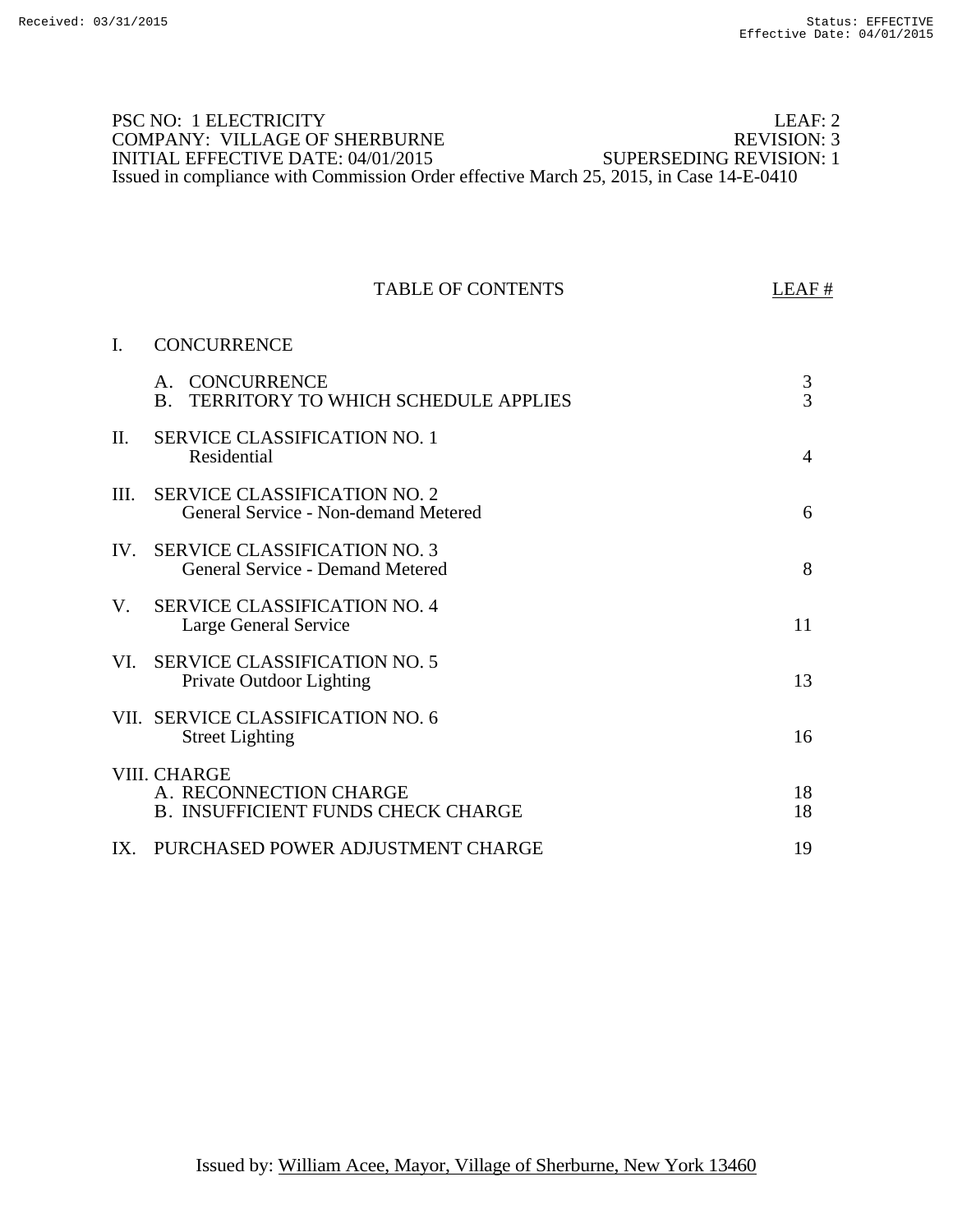### PSC NO: 1 ELECTRICITY<br>
COMPANY: VILLAGE OF SHERBURNE<br>
REVISION: 3 COMPANY: VILLAGE OF SHERBURNE REVISION: 3<br>INITIAL EFFECTIVE DATE: 04/01/2015 SUPERSEDING REVISION: 1 INITIAL EFFECTIVE DATE: 04/01/2015 Issued in compliance with Commission Order effective March 25, 2015, in Case 14-E-0410

## GENERAL INFORMATION

## A. CONCURRENCE:

 The Village of Sherburne concurs in and agrees to abide by the rules and regulations as set forth in the generic tariff filed by the New York Municipal Power Agency (NYMPA) in Case No. 97-E-1575.

### B. TERRITORY TO WHICH SCHEDULE APPLIES:

 These rules, rates and regulations are applicable to the Village of Sherburne and portions of the Town(s)of Sherburne, Columbia, and North Norwich served under franchises granted to the Village of Sherburne.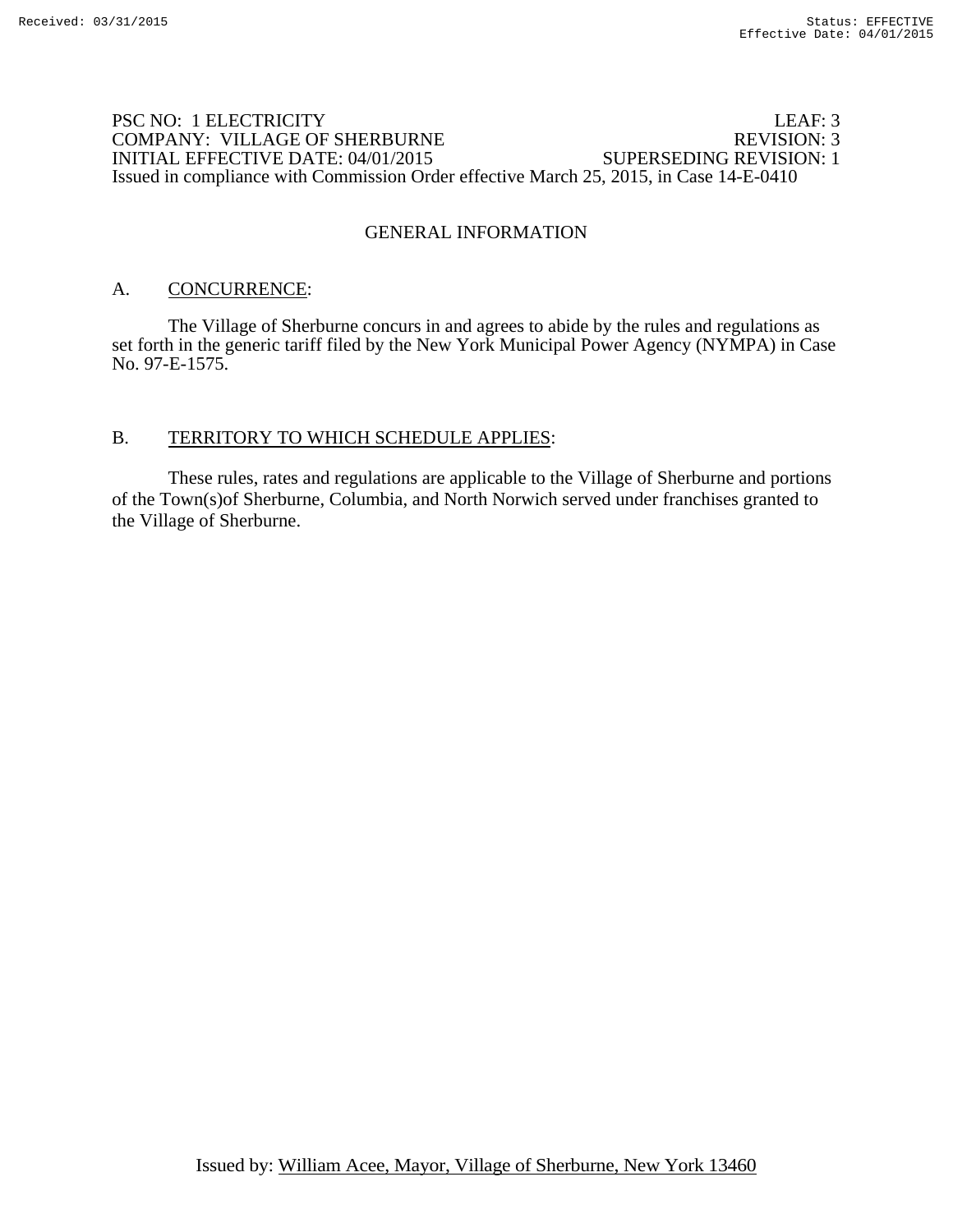## PSC NO: 1 ELECTRICITY LEAF: 4 COMPANY: VILLAGE OF SHERBURNE REVISION: 3 INITIAL EFFECTIVE DATE: 04/01/2015 SUPERSEDING REVISION: 1 Issued in compliance with Commission Order effective March 25, 2015, in Case 14-E-0410

### SERVICE CLASSIFICATION NO. 1 Residential

## APPLICABLE TO USE OF SERVICE FOR:

Single-phase residential purpose usage in an individual residence; in an individual flat or individual apartment in a multiple-family dwelling; for residential purposes in a rooming house where not more than four (4) rooms are available for rent; and for single phase farm service when supplied through the farm residence meter; use exclusively in connection with religious purposes by corporations or associations organized and conducted in good faith for religious purposes, and including the operation by such corporation or association of a school, not withstanding that secular subjects are taught at such school; for single-phase service exclusively in connection with a community residence as defined in subdivision 28, 28A or 28B of section 1.03 of the Mental Hygiene Law, provided that such residence is operated by a not-for-profit corporation and if supervisory staff is on site on a twenty-four hour per day basis that the residence provides living accommodations for fourteen or fewer residents; and use for any post or hall owned or leased by a not-for-profit organization that is a veterans organization.

#### CHARACTER OF SERVICE:

Continuous - 60 hertz alternating current at 120 or 120/240 volts, single phase, voltage at the option of the Village of Sherburne.

## MONTHLY RATE:

|                                  | <u>Rate</u>    |
|----------------------------------|----------------|
| <b>Customer Charge</b>           | $\sqrt{$2.49}$ |
| Energy Charge, per kWh           |                |
| Non-Winter (May through October) | \$0.0332       |
| Winter (November through April)  |                |
| First 1,000 kWh                  | \$0.0332       |
| All kWh over 1,000 kWh           | \$0.0480       |
|                                  |                |

#### MINIMUM CHARGE:

The minimum charge is the customer charge.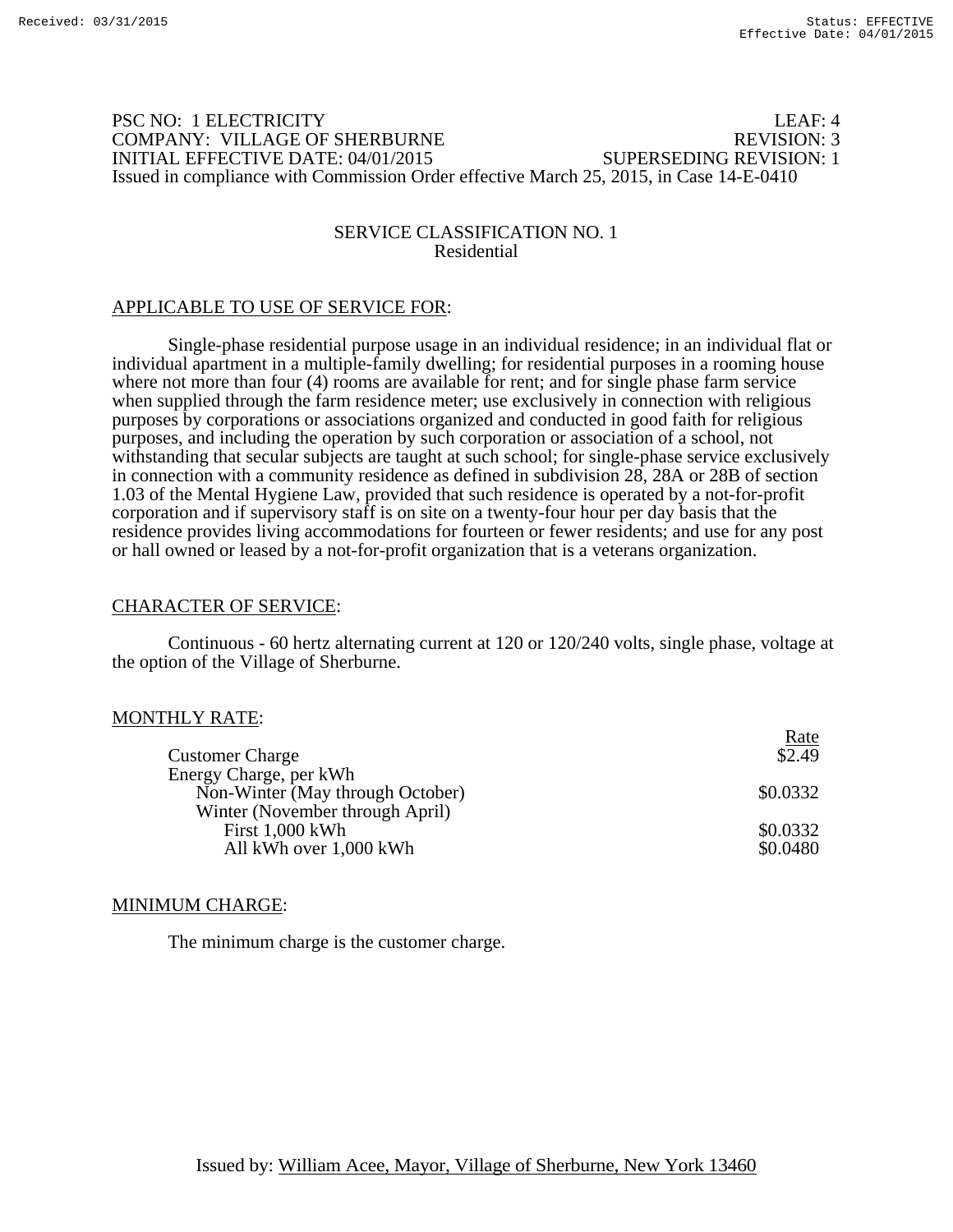## PSC NO: 1 ELECTRICITY LEAF: 5 COMPANY: VILLAGE OF SHERBURNE REVISION: 3 INITIAL EFFECTIVE DATE: 04/01/2015 SUPERSEDING REVISION: 1 Issued in compliance with Commission Order effective March 25, 2015, in Case 14-E-0410

## SERVICE CLASSIFICATION NO. 1 (CONT'D) Residential

## TERMS OF PAYMENT:

 All bills are due when rendered. Full payment must be received on or before the date shown on the bill to avoid a late payment charge of 1.5% as provided in Rule VIII of the NYMPA generic tariff.

### TERM:

One year and thereafter until terminated on 48 hours written notice to the Village.

#### SPECIAL PROVISIONS:

- A. Motors whose individual capacity exceed 5 H.P. will not be served under this service classification. Motors whose individual capacity exceeds 1/2 H.P. shall be supplied at 240 volts.
- B. If a portion of a residence is used for business or professional purposes, this classification will apply for the entire service only if the primary residential use, character and appearance of the premises is not changed, and further provided that the connected load of the portion used for business or professional purposes does not exceed 1500 watts. Otherwise the commercial rate will apply for the entire service unless the wiring is so arranged that each portion may be separately metered and billed at the appropriate rate.

#### PURCHASED POWER ADJUSTMENT:

Charges set forth in this Service Classification shall be subject to a purchased power adjustment as explained in Rule IX of the NYMPA generic tariff.

#### BASE PURCHASED POWER PER KILOWATT-HOUR:

 The base purchase power cost per kilowatt-hour pursuant to Rule IX.B of the NYMPA generic tariff is \$0.016092.

#### FACTOR OF ADJUSTMENT: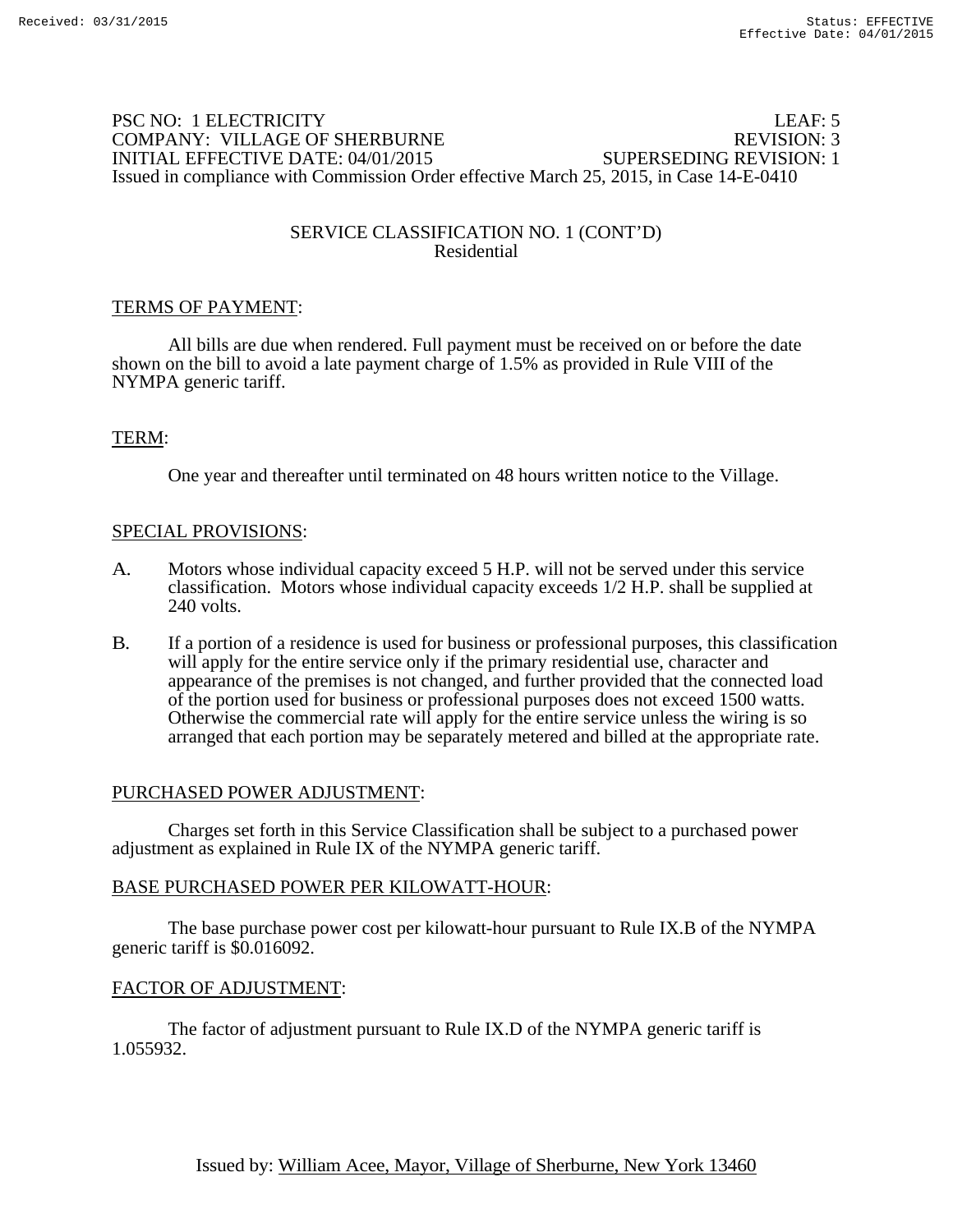## PSC NO: 1 ELECTRICITY LEAF: 6 COMPANY: VILLAGE OF SHERBURNE INITIAL EFFECTIVE DATE: 04/01/2015 SUPERSEDING REVISION: 1 Issued in compliance with Commission Order effective March 25, 2015, in Case 14-E-0410

#### SERVICE CLASSIFICATION NO. 2 General Service - Non-demand Metered

### APPLICABLE TO USE OF SERVICE FOR:

Commercial, business, schools, small industrial power and light installations, (not served under Service Classification No. 3) and service for premises partially used for business or professional and partially used for residential purposes, where applicable. Consumption of 6,000 kWh in any winter month (November through April) will be moved to Service Classification No. 3.

#### CHARACTER OF SERVICE:

Continuous - 60 hertz alternating current; 120 or 120/240 volts, single phase, or 240 volts, three phase, or 120/208 three phase; voltage and phase at the option of the Village of Sherburne.

#### MONTHLY RATE:

| <b>Customer Charge</b>              | <u>Rate</u><br>\$2.77 |
|-------------------------------------|-----------------------|
| Energy Charge, per kWh              |                       |
| Non-winter (November through April) | \$0.0368              |
| Winter (May through October)        | \$0.0479              |

#### MINIMUM CHARGE:

The minimum charge is the customer charge.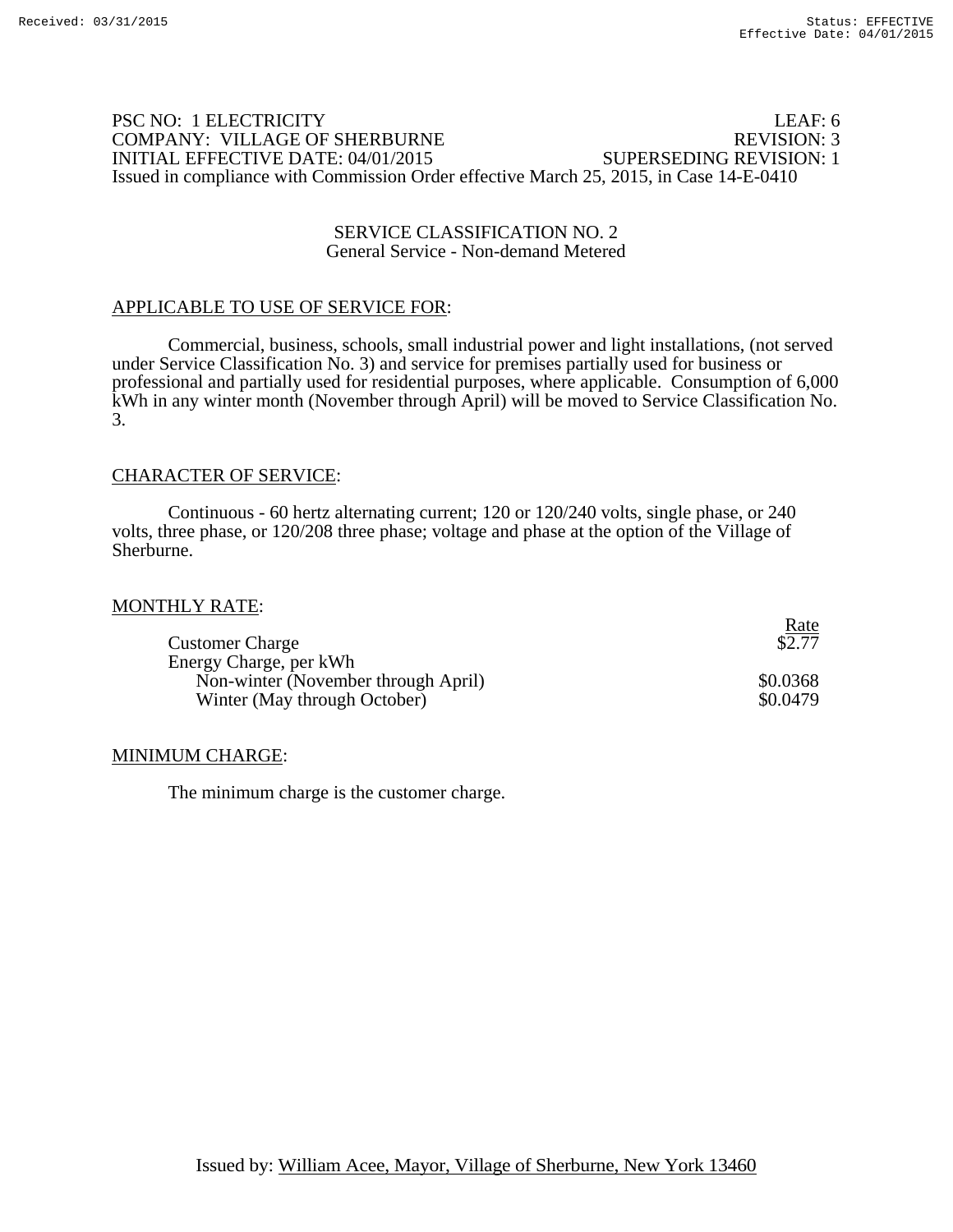## PSC NO: 1 ELECTRICITY LEAF: 7 COMPANY: VILLAGE OF SHERBURNE REVISION: 3 INITIAL EFFECTIVE DATE: 04/01/2015 SUPERSEDING REVISION: 1 Issued in compliance with Commission Order effective March 25, 2015, in Case 14-E-0410

#### SERVICE CLASSIFICATION NO. 2 (CONT'D) General Service - Non-demand Metered

## TERMS OF PAYMENT:

 All bills are due when rendered. Full payment must be received on or before the date shown on the bill to avoid a late payment charge of 1.5% as provided in Rule VIII of the NYMPA generic tariff.

## TERM:

One year and thereafter until terminated on 48 hours written notice to the Village.

#### PURCHASED POWER ADJUSTMENT:

The charges set forth in this Service Classification shall be subject to a purchased power adjustment clause as explained in Rule IX of the NYMPA generic tariff.

#### BASE PURCHASED POWER PER KILOWATT-HOUR:

 The base purchase power cost per kilowatt-hour pursuant to Rule IX.B of the NYMPA generic tariff is \$0.016092.

#### FACTOR OF ADJUSTMENT: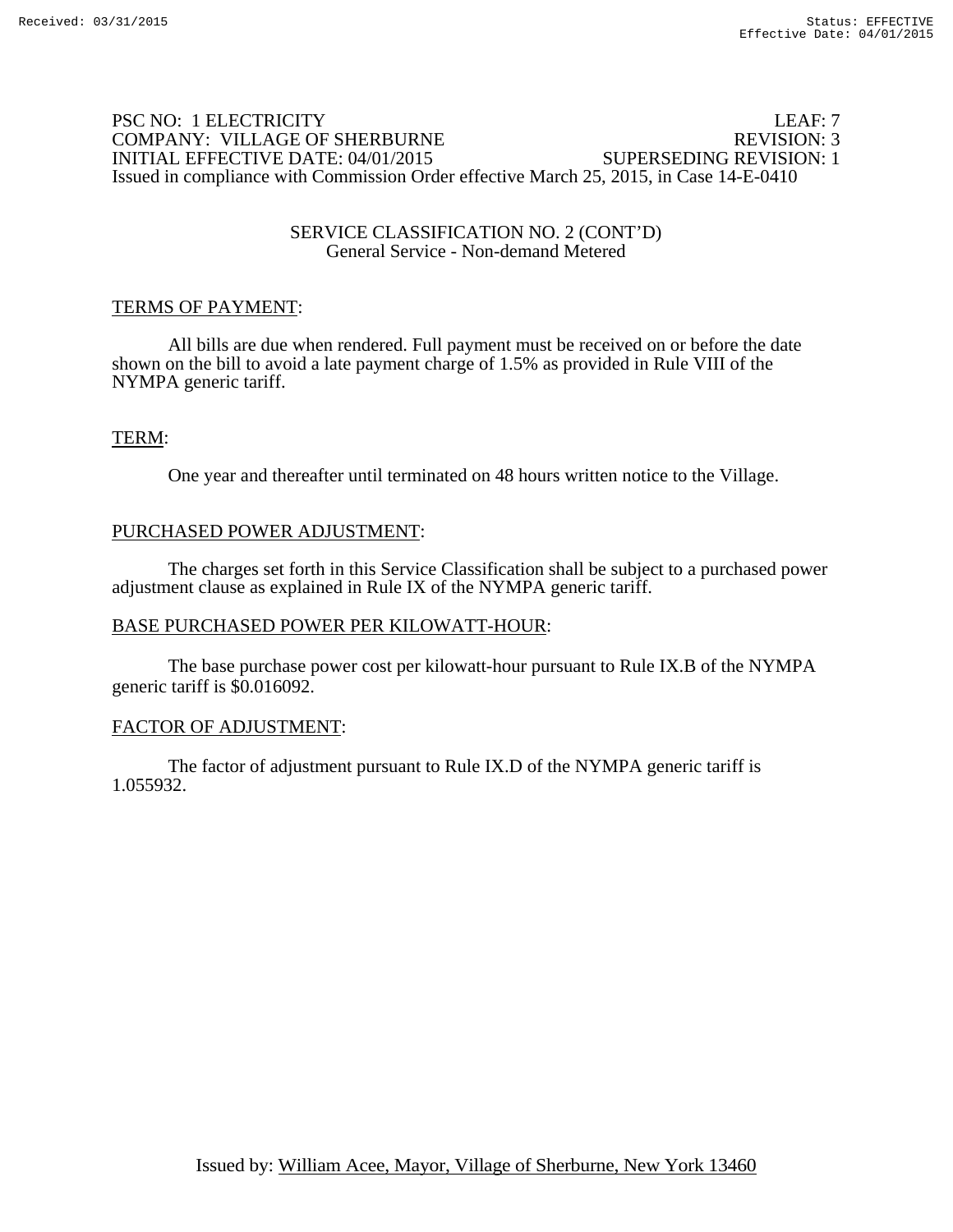Rate

## PSC NO: 1 ELECTRICITY COMPANY: VILLAGE OF SHERBURNE INITIAL EFFECTIVE DATE: 08/15/2019

LEAF: 8 REVISION: 5 SUPERSEDING REVISION: 4

#### SERVICE CLASSIFICATION NO. 3 General Service - Demand Metered

## APPLICATION TO USE OF SERVICE FOR:

Large light and power installations either agreeing in advance to minimum billing demand of 10 kilowatts, or the maximum monthly demands of which are established by measurement as provided below. Customers will remain on this service classification until usage drops below 6,000 kWh and demand drops below 10 kW in every winter month (November through April).

### CHARACTER OF SERVICE:

Continuous - 60 hertz alternating current; 120/240 volts, single phase, or 240 volts, three phase; or 120/208 three phase; voltage and phase at the option of the Village of Sherburne.

### MONTHLY RATE:

Energy Charge, per kWh  $\text{S}0.0109$ Demand Charge, per kW  $$5.05$ 

#### MINIMUM CHARGE:

The minimum charge shall be the greater of the following: A. The demand charge as explained in DETERMINATION OF DEMAND; or B. The product of the base cost of fuel, the factor of adjustment and kWhusage.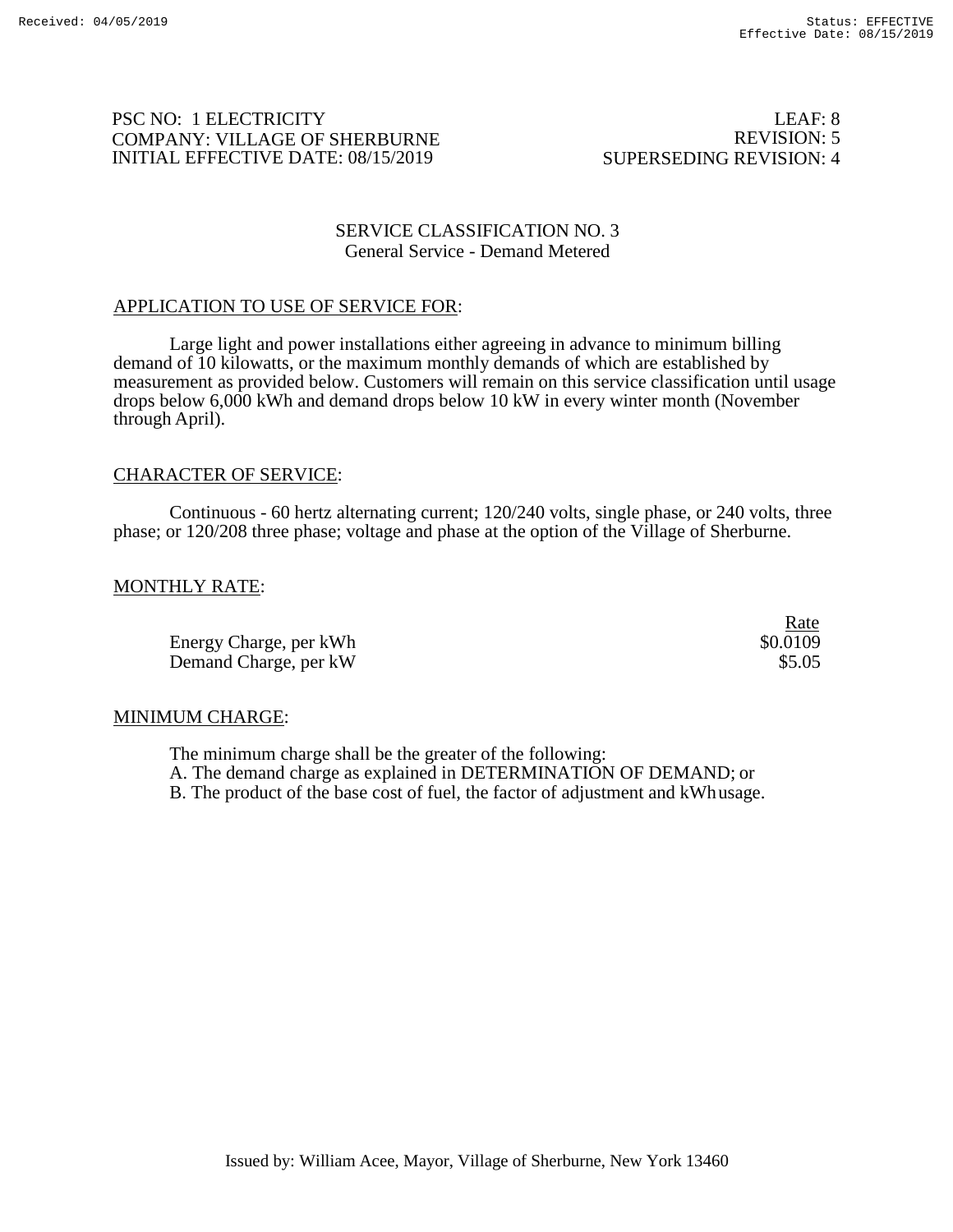## PSC NO: 1 ELECTRICITY<br>
COMPANY: VILLAGE OF SHERBURNE<br>
REVISION: 3 COMPANY: VILLAGE OF SHERBURNE INITIAL EFFECTIVE DATE: 04/01/2015 SUPERSEDING REVISION: 1 Issued in compliance with Commission Order effective March 25, 2015, in Case 14-E-0410

#### SERVICE CLASSIFICATION NO. 3 (CONT'D) General Service - Demand Metered

#### DETERMINATION OF DEMAND:

The demand will be determined by measurement and where the demand as determined is 10 KW or greater, a demand meter will be installed and the charge shall be the greatest of the following:

- A. The maximum fifteen minute integrated demand occurring during the monthly period;
- B. 75% of the highest demand in the preceding eleven months; or C. Ten kilowatts.
- Ten kilowatts.

### TERMS OF PAYMENT:

 All bills are due when rendered. Full payment must be received on or before the date shown on the bill to avoid a late payment charge of 1.5% as provided in Rule VIII of the NYMPA generic tariff.

#### TERM:

One year and thereafter until terminated on 48 hours written notice to the Village.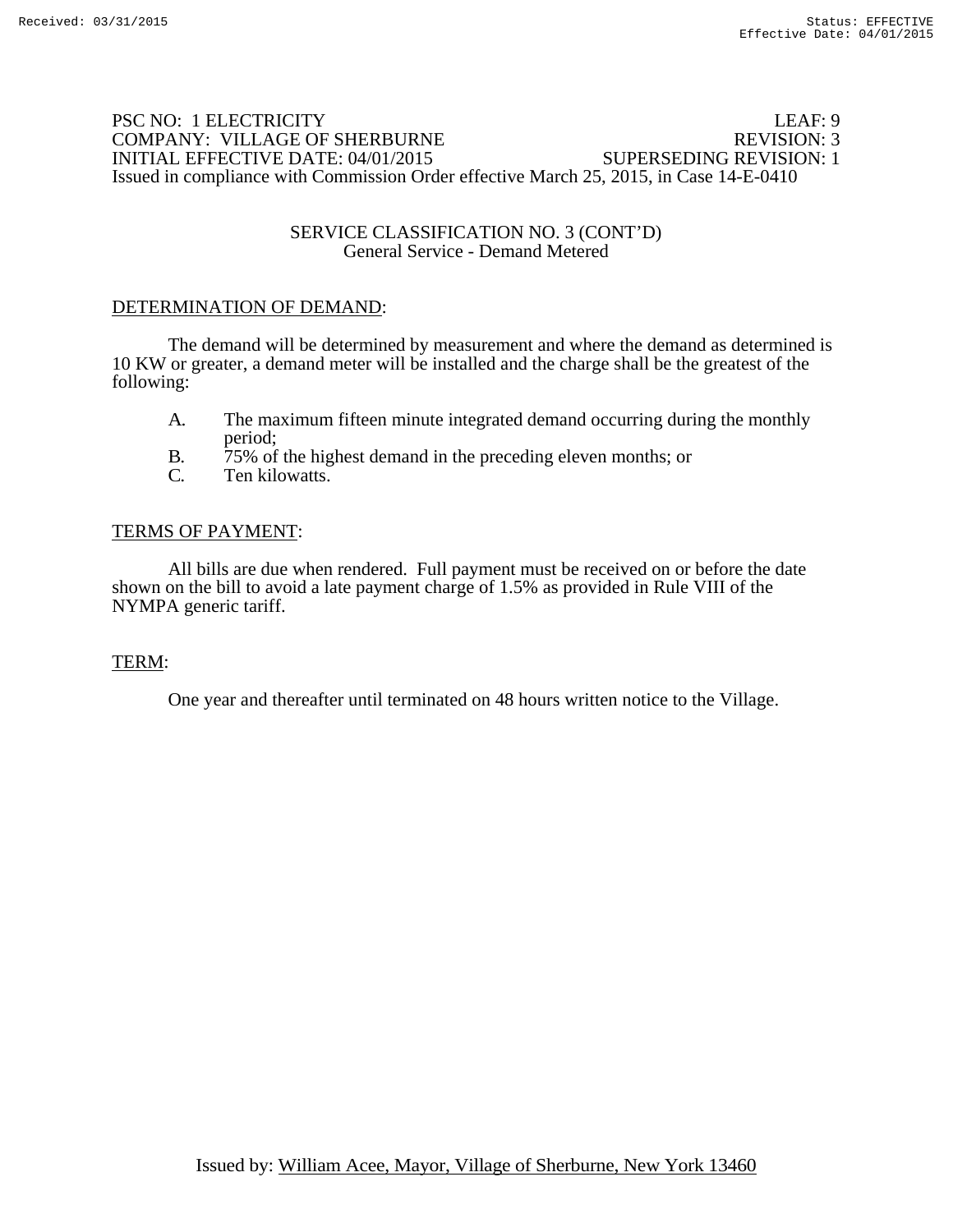## PSC NO: 1 ELECTRICITY LEAF: 10 COMPANY: VILLAGE OF SHERBURNE REVISION: 3 INITIAL EFFECTIVE DATE: 04/01/2015 SUPERSEDING REVISION: 1 Issued in compliance with Commission Order effective March 25, 2015, in Case 14-E-0410

### SERVICE CLASSIFICATION NO. 3 (CONT'D) General Service - Demand Metered

## SPECIAL PROVISIONS:

- A. The individual capacity of motors to be supplied at 120 volts shall not exceed 1/2 H.P. The individual capacity of single phase motors shall not exceed 5 H.P. except, where three phase service is not available.
- B. A customer taking 3 phase service at 240 volts who also requires 110/240 volt single phase service may obtain it either:
	- 1. By providing at his own expense and on his side of the meter the necessary equipment to obtain such service from the three phase circuits; or
	- 2. By making separate application for such service, in which case it will be separately metered and billed.
- C. Service may be measured by demand and watt hour meters on the primary side of the Village's transformers, in which case the recorded demand and energy consumption will be reduced 2% for billing purposes.

## PURCHASED POWER ADJUSTMENT:

The charges set forth in this Service Classification shall be subject to a purchased power adjustment clause as explained in Rule IX of the generic tariff.

## BASE PURCHASED POWER PER KILOWATT-HOUR:

 The base purchase power cost per kilowatt-hour pursuant to Rule IX.B of the NYMPA generic tariff is \$0.016092.

## FACTOR OF ADJUSTMENT: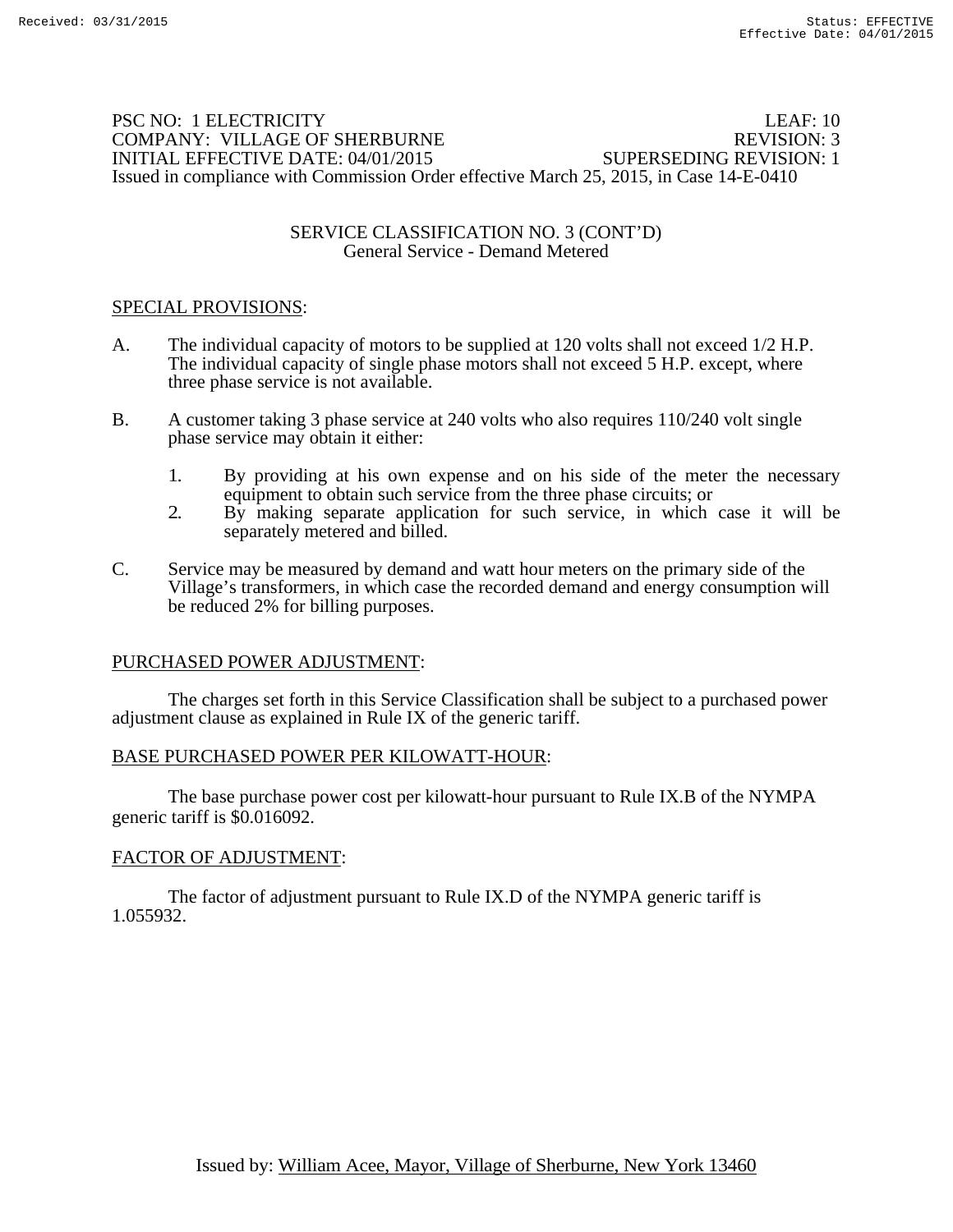Rate

## PSC NO: 1 ELECTRICITY COMPANY: VILLAGE OF SHERBURNE INITIAL EFFECTIVE DATE: 07/17/2018

LEAF: 11 REVISION: 4 SUPERSEDING REVISION: 3

## SERVICE CLASSIFICATION NO. 4 Large General Service

## APPLICABLE TO USE OF SERVICE FOR:

Large light and power service with a long-term contract providing for a guarantee of payment of a minimum monthly demand of 1,000 kilowatts.

### CHARACTER OF SERVICE:

Continuous - 60 hertz alternating current; 8,320 volts; three phase.

### MONTHLY RATE:

Demand Charge, per KW \$2.19<br>
Energy Charge, per kWh \$0.0170 Energy Charge, per kWh

#### MINIMUM CHARGE:

The minimum charge shall be the demand charge as explained in DETERMINATION OF DEMAND.

#### DETERMINATION OF DEMAND:

The demand shall be the greatest of the following:

- A. The maximum fifteen minute integrated kilowatt demand, determined by meter, occurring during the month for which charge is made;
- B. The highest maximum demand which shall have occurred during the preceding twelve months; or
- C. One Thousand kilowatts.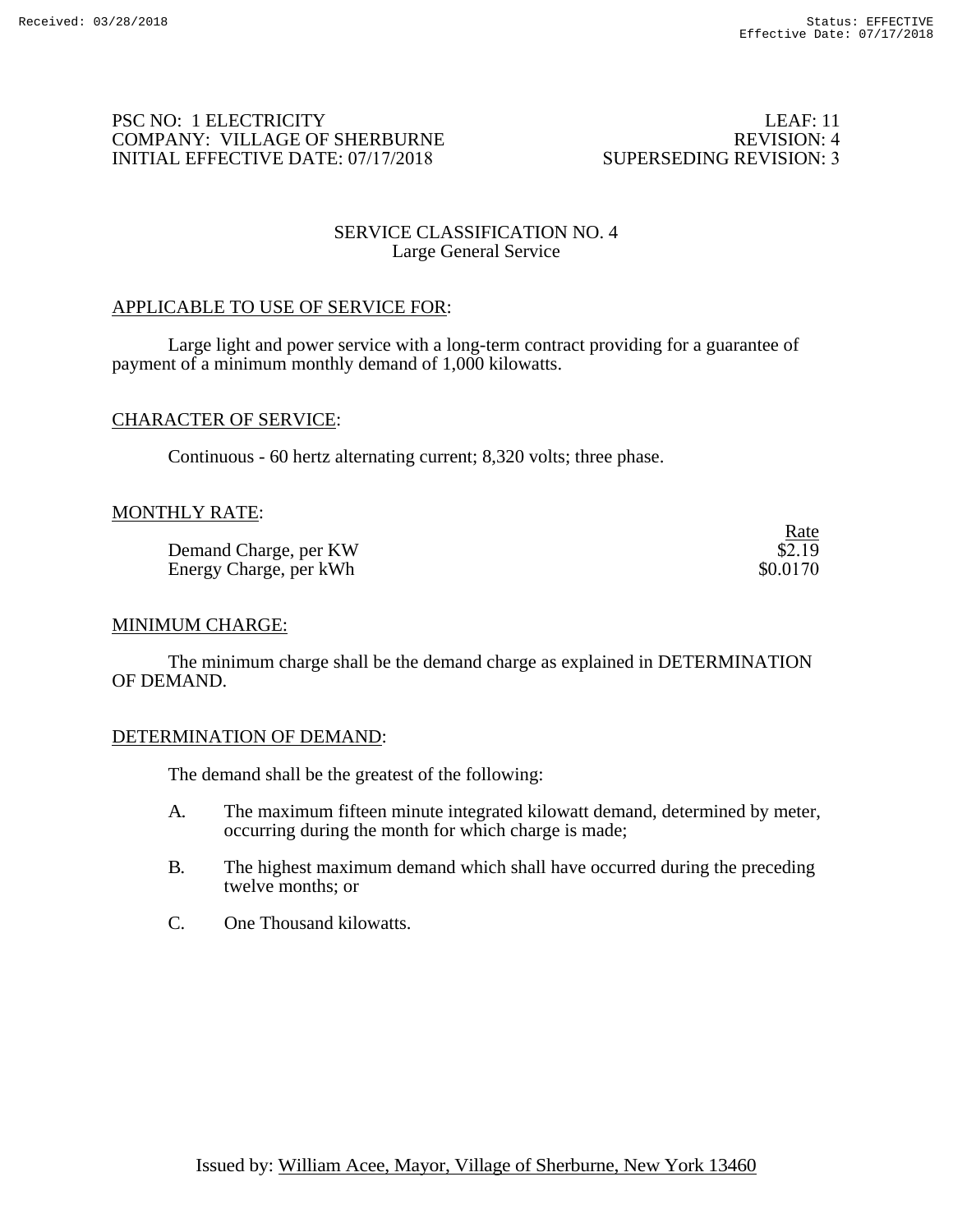## PSC NO: 1 ELECTRICITY LEAF: 12 COMPANY: VILLAGE OF SHERBURNE REVISION: 3 INITIAL EFFECTIVE DATE: 04/01/2015 SUPERSEDING REVISION: 1 Issued in compliance with Commission Order effective March 25, 2015, in Case 14-E-0410

### SERVICE CLASSIFICATION NO. 4 (CONT'D) Large General Service

## TERMS OF PAYMENT:

 All bills are due when rendered. Full payment must be received on or before the date shown on the bill to avoid a late payment charge of 1.5% as provided in Rule VIII of the NYMPA generic tariff.

### PURCHASED POWER ADJUSTMENT:

The charges set forth in this Service Classification shall be subject to a purchased power adjustment clause as explained in Rule IX of the NYMPA generic tariff.

#### BASE PURCHASED POWER PER KILOWATT-HOUR:

 The base purchase power cost per kilowatt-hour pursuant to Rule IX.B of the NYMPA generic tariff is \$0.016092.

## FACTOR OF ADJUSTMENT: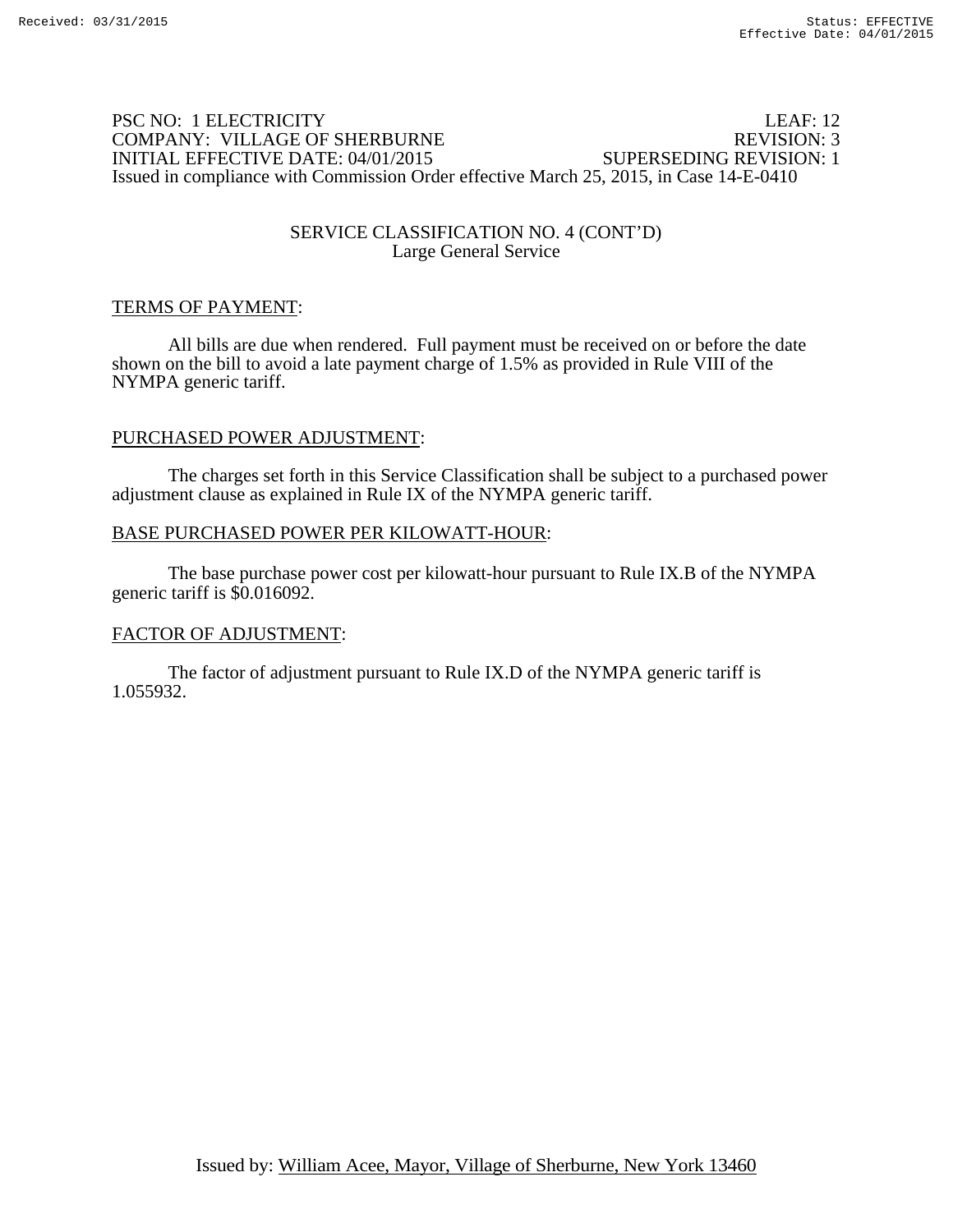## PSC NO: 1 ELECTRICITY LEAF: 13 COMPANY: VILLAGE OF SHERBURNE REVISION: 3 INITIAL EFFECTIVE DATE: 04/01/2015 SUPERSEDING REVISION: 1 Issued in compliance with Commission Order effective March 25, 2015, in Case 14-E-0410

#### SERVICE CLASSIFICATION NO. 5 Private Outdoor Lighting

#### APPLICABLE TO USE OF SERVICE FOR:

Driveways, roadways, protection of property, lighting entrance and parking areas. The utility may meter one service and impute this measured service to the other services of the same size and character. In that event, monthly charges are assessed by multiplying the usage of one metered fixture by the total number of fixtures.

### CHARACTER OF SERVICE:

Limited period approximately 4,200 hours per year - 60 hertz alternating current at approximately 120/240 volts.

#### MONTHLY RATE:

|                             | <u>Rate</u> |
|-----------------------------|-------------|
| Facilities Charge, per unit |             |
| 175 watt (MV) unit          | \$9.57      |
| 400 watt (MV) unit          | \$15.16     |
| 400 watt (HPS) unit         | \$15.49     |

#### TERMS OF PAYMENT:

 All bills are due when rendered. Full payment must be received on or before the date shown on the bill to avoid a late payment charge of 1.5% as provided in Rule VIII of the NYMPA generic tariff.

#### TERM:

One year commencing at the date of installation, and thereafter from year to year until canceled by the customer upon 30 days' notice.

## PURCHASED POWER ADJUSTMENT:

The charges set forth in this service classification shall be subject to a purchased power adjustment as explained in Rule IX of the NYMPA generic tariff.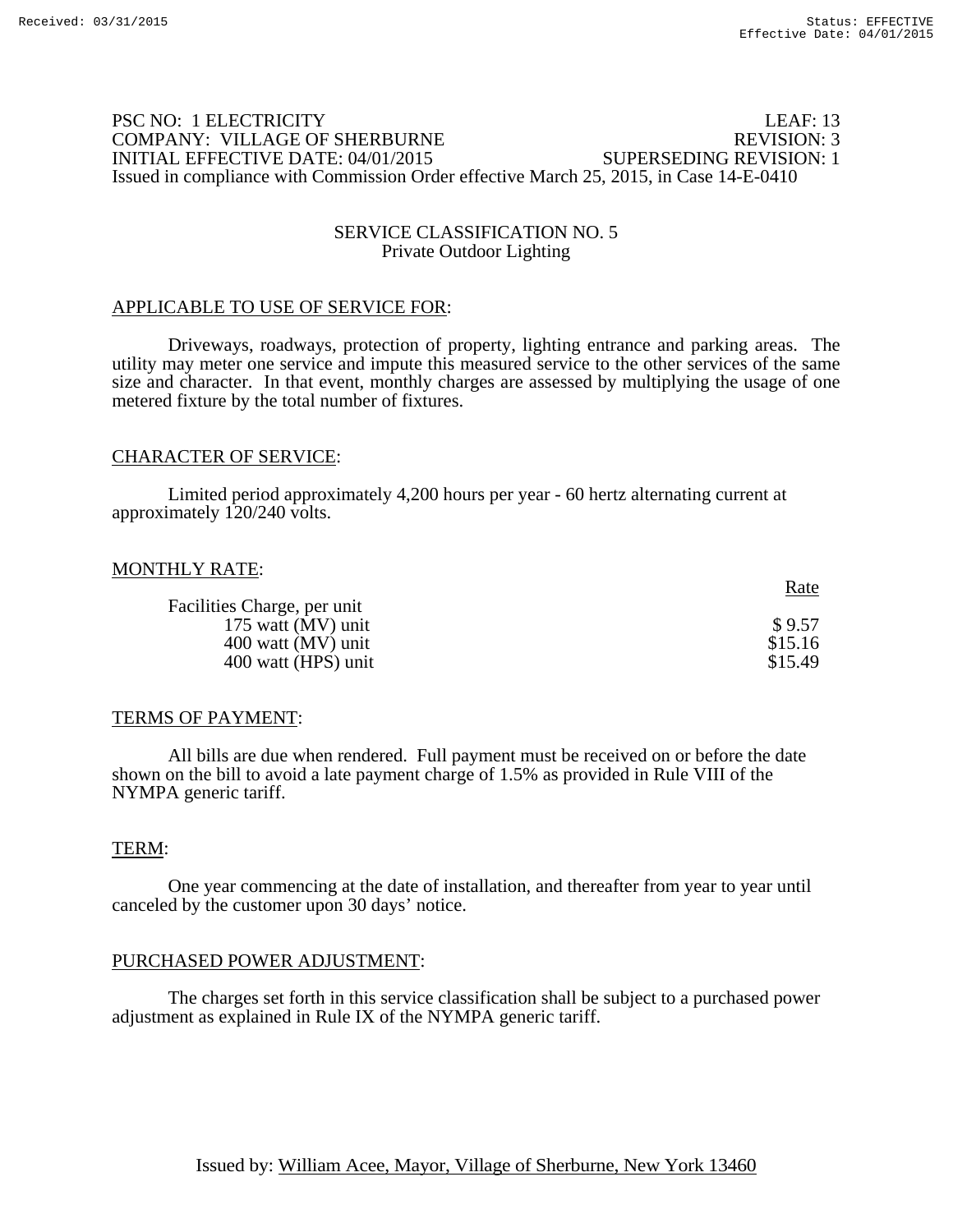## PSC NO: 1 ELECTRICITY LEAF: 14 COMPANY: VILLAGE OF SHERBURNE REVISION: 3 INITIAL EFFECTIVE DATE: 04/01/2015 SUPERSEDING REVISION: 1 Issued in compliance with Commission Order effective March 25, 2015, in Case 14-E-0410

#### SERVICE CLASSIFICATION NO. 5 (CONT'D) Private Outdoor Lighting

## SPECIAL PROVISIONS:

- A. The Village of Sherburne shall furnish, install, own, operate and maintain a photoelectrically controlled Luminaire complete with not less than a 30 inch bracket, ballast and a multiple lamp at the wattage designated under the rate charge desired. The Board shall also provide a cable service span of 100 feet, which will be connected on the line side of the customer's meter. Where the service span exceeds 100 feet, the customer shall pay for the additional cable used.
- B. The lighting unit will be installed only on private property owned or leased by the customer. The customer shall furnish the necessary pole (minimum 30 ft. class 5 pressure treated) or other support, except as hereinafter provided. The Village of Sherburne reserves the right to require a mounting height which will provide proper light distribution from the unit. Where a pole is appropriately located on the premises, the Village of Sherburne may waive the requirement that the support be furnished by the customer, and install the unit on its own pole.
- C. Upon request of the customer, the Village of Sherburne will change the location of the lighting unit, providing a proper support is furnished and customer agrees to pay the Village of Sherburne for cost incurred in making such change.
- D. Lighting service will be provided every night and all night during the hours between 30 minutes after sunset and 30 minutes before sunrise, aggregating about 4,200 hours per year, unless prevented by accidents or other causes beyond the control of the Village of Sherburne.
- E. The customer shall notify the Village of Sherburne whenever the lamp shall become extinguished or out of service for any reason and the Village of Sherburne shall replace the lamp and/or make the necessary repairs with reasonable promptness.
- F. The contract is subject to cancellation in the event that maintenance or lamp replacement becomes excessive due to vandalism and other causes.

## BASE PURCHASED POWER PER KILOWATT-HOUR:

 The base purchase power cost per kilowatt-hour pursuant to Rule IX.B of the NYMPA generic tariff is \$0.016092.

## FACTOR OF ADJUSTMENT: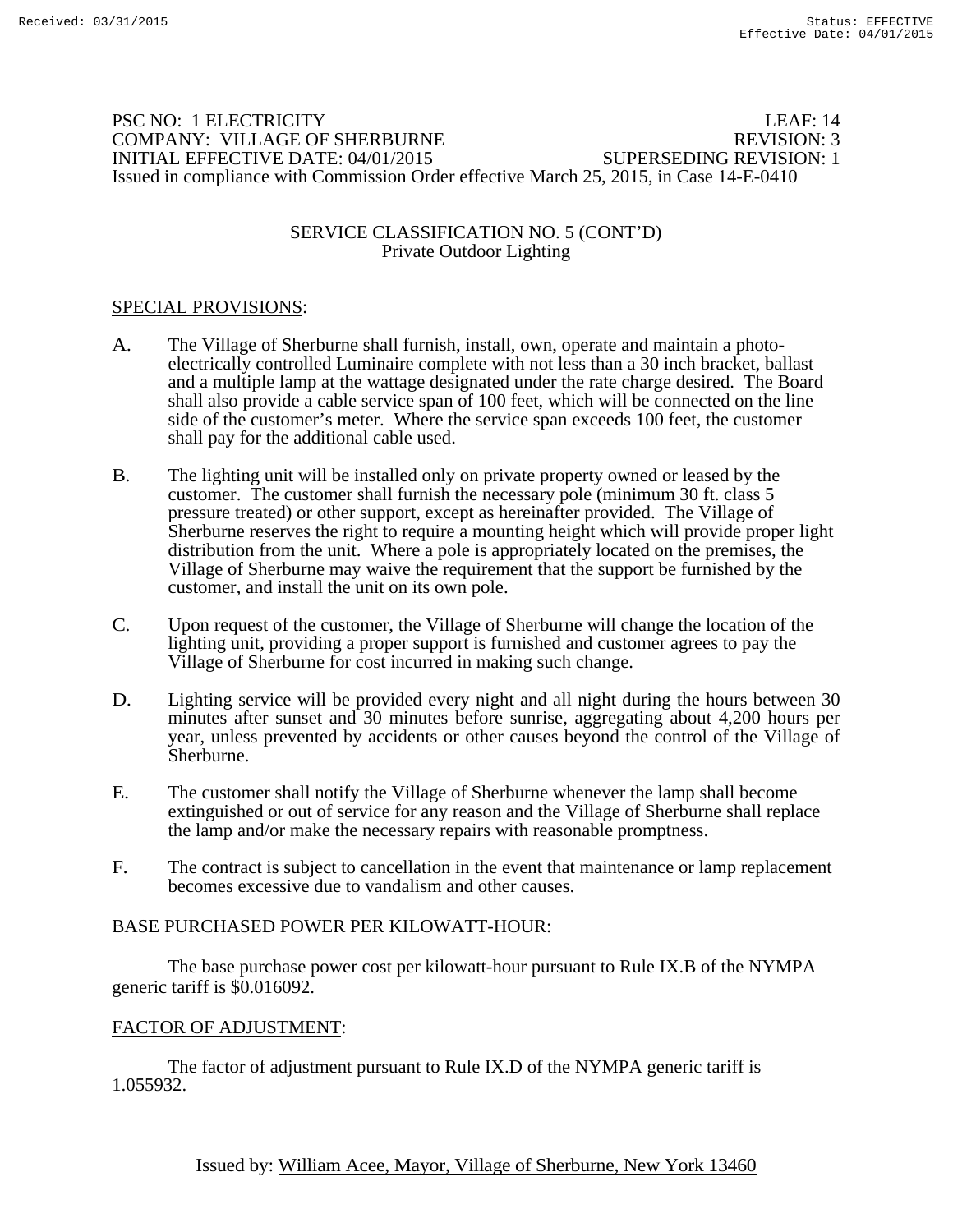## PSC NO: 1 ELECTRICITY LEAF: 15<br>
COMPANY: VILLAGE OF SHERBURNE REVISION: 3 COMPANY: VILLAGE OF SHERBURNE REVISION: 3<br>INITIAL EFFECTIVE DATE: 04/01/2015 SUPERSEDING REVISION: 1 INITIAL EFFECTIVE DATE: 04/01/2015 Issued in compliance with Commission Order effective March 25, 2015, in Case 14-E-0410

## **This page intentionally left blank.**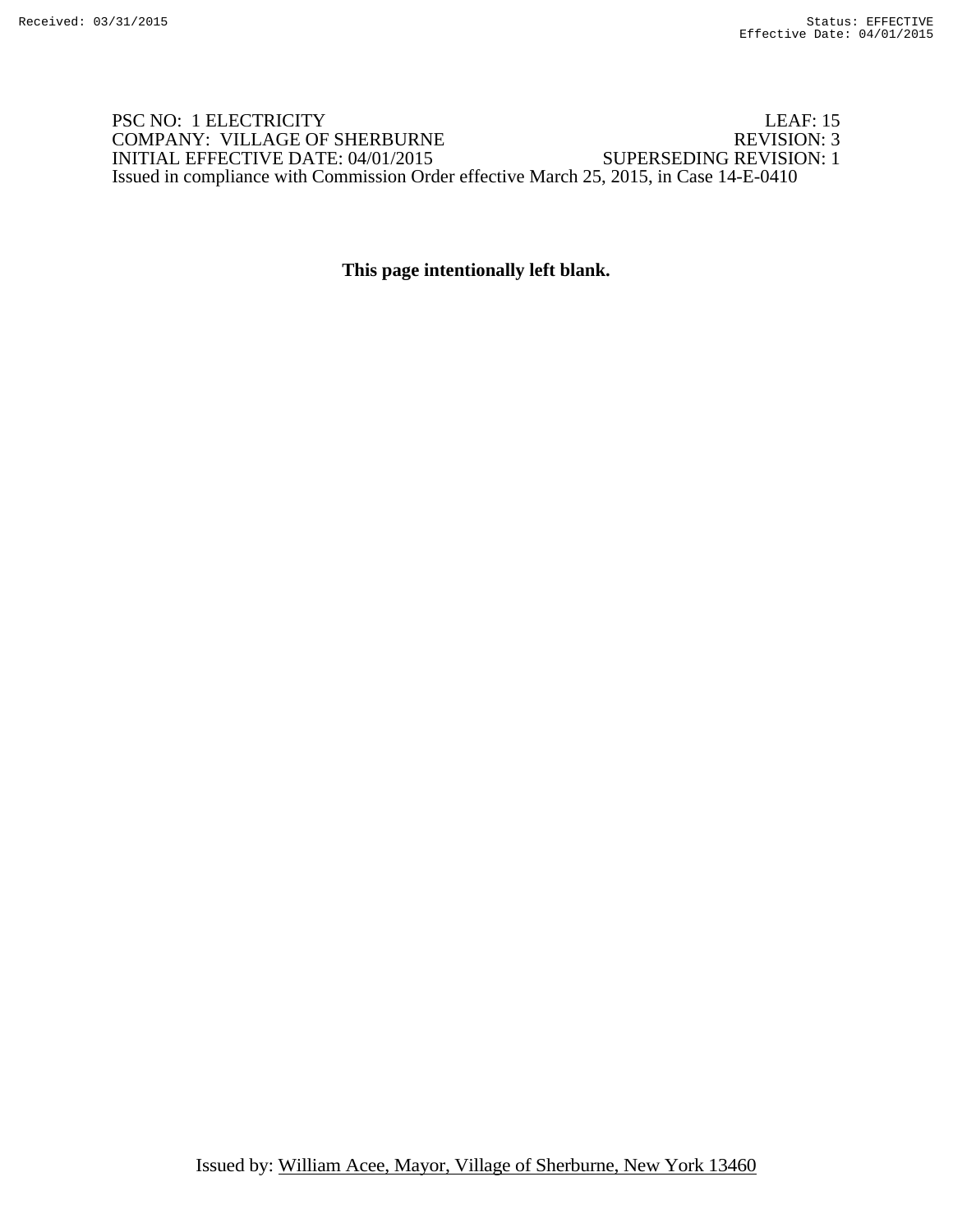## PSC NO: 1 ELECTRICITY LEAF: 16 COMPANY: VILLAGE OF SHERBURNE REVISION: 3 INITIAL EFFECTIVE DATE: 04/01/2015 SUPERSEDING REVISION: 1 Issued in compliance with Commission Order effective March 25, 2015, in Case 14-E-0410

### SERVICE CLASSIFICATION NO. 6 Street Lighting

#### APPLICABLE TO USE OF SERVICE FOR:

Public Street lighting for the Village of Sherburne. The utility may meter one service and impute this measured service to the other services of the same size and character. In that event, monthly charges are assessed by multiplying the usage of one metered fixture by the total number of fixtures.

#### CHARACTER OF SERVICE:

Limited period approximately 4200 hours per year, alternating current, 60 Hertz; at approximately 120 volts.

#### MONTHLY RATE:

Facilities Charge, per lamp  $$8.80$ Energy Charge, per kwh  $\frac{1}{2}$  80.0243

Rate

#### MINIMUM CHARGE:

The minimum charge is the facilities charge.

#### TERMS OF PAYMENT:

 All bills are due when rendered. Full payment must be received on or before the date shown on the bill to avoid a late payment charge of 1.5% as provided in Rule VIII of the NYMPA generic tariff.

#### TERM:

One year and thereafter until terminated on 48 hours written notice to the Village Electric Department.

#### PURCHASED POWER ADJUSTMENT:

The charges set forth in this Service Classification shall be subject to a purchased power adjustment clause as explained in Rule IX of the NYMPA generic tariff.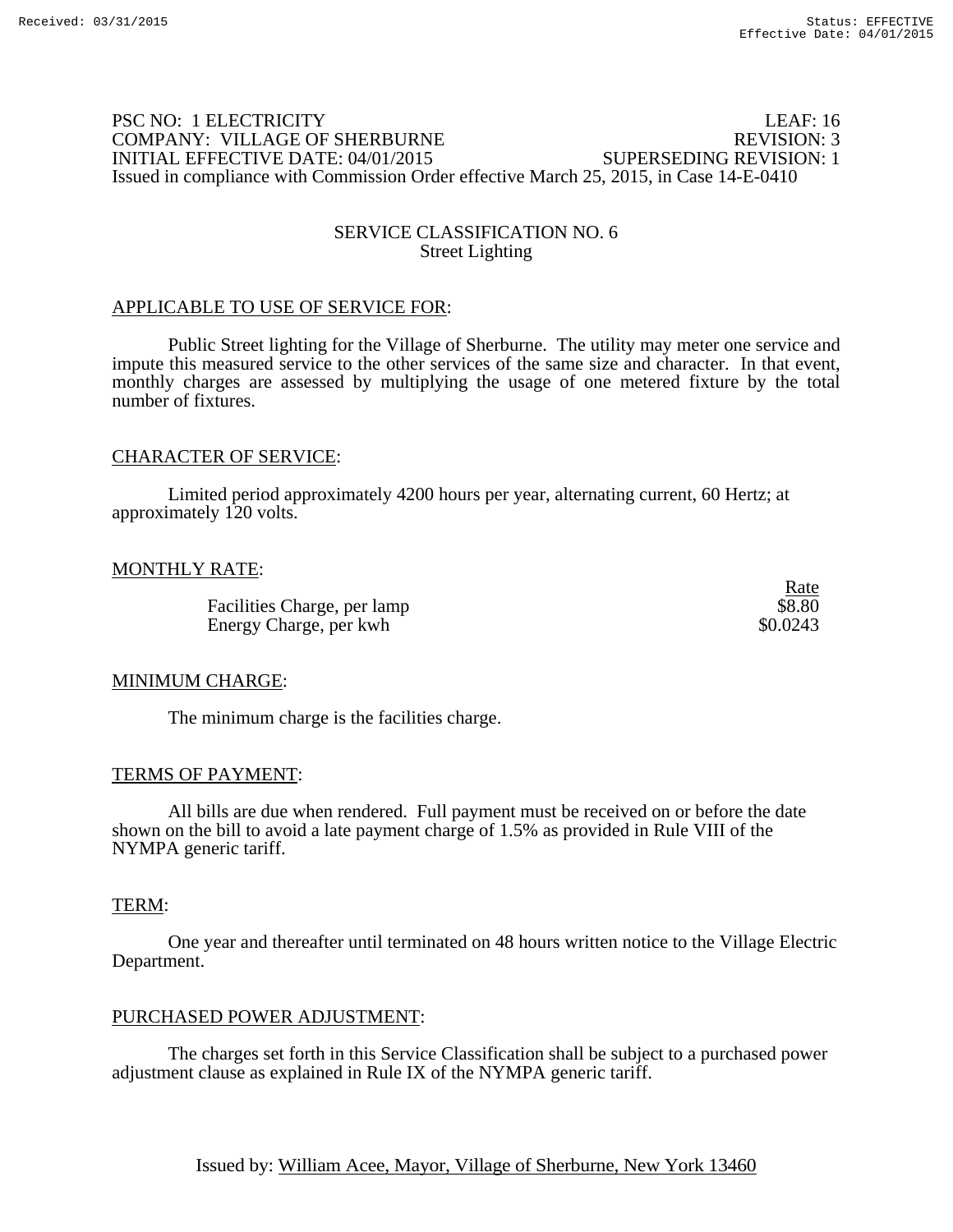## PSC NO: 1 ELECTRICITY LEAF: 17 COMPANY: VILLAGE OF SHERBURNE REVISION: 3 INITIAL EFFECTIVE DATE: 04/01/2015 SUPERSEDING REVISION: 1 Issued in compliance with Commission Order effective March 25, 2015, in Case 14-E-0410

## SERVICE CLASSIFICATION NO. 6 (CONT'D) Street Lighting

## SPECIAL PROVISIONS:

- A. The Village of Sherburne Electric Department shall furnish any and all system requirements for erection and repair of street lights at no cost to operating municipality (General Fund).
- B. The Village of Sherburne Electric Department shall furnish labor and maintenance necessary for functioning of the Public Street Lighting.
- C. Additional lights may be added or deducted upon agreement by the Village Electric Department.

## BASE PURCHASED POWER PER KILOWATT-HOUR:

 The base purchase power cost per kilowatt-hour pursuant to Rule IX.B of the NYMPA generic tariff is \$0.016092.

## FACTOR OF ADJUSTMENT: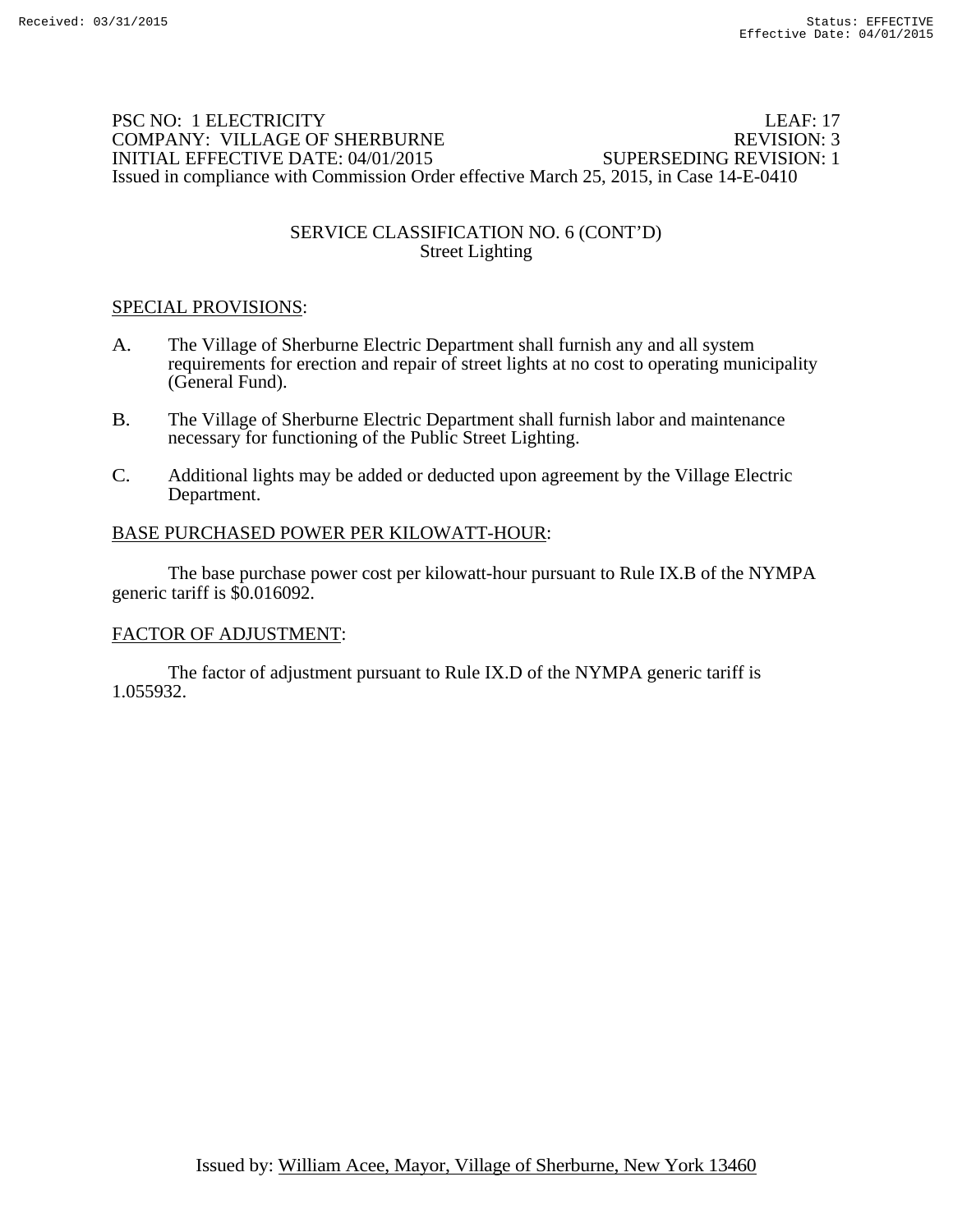### PSC NO: 1 ELECTRICITY LEAF: 18 COMPANY: VILLAGE OF SHERBURNE REVISION: 3 INITIAL EFFECTIVE DATE: 04/01/2015 SUPERSEDING REVISION: 1 Issued in compliance with Commission Order effective March 25, 2015, in Case 14-E-0410

## **CHARGES**

## A. RECONNECTION CHARGE:

When service has been discontinued, either by the Municipality as provided in the NYMPA generic tariff or at the request of the consumer and the same consumer applies for reconnection of service at the same premises within four (4) months, there shall be a reconnection charge payable before service will be reestablished, in the amounts as follows:

\$25.00 during the regular working hours of the Electric Department, Monday through Friday;

\$75.00 after the regular working hours of the Electric Department, Monday through Friday, and Saturday, Sunday and Holidays.

### B. INSUFFICIENT FUNDS CHECK CHARGE:

 Any checks received in payment for electric service which are returned to the Municipality for insufficient funds, or are otherwise dishonored by the bank, shall bear a nonrecurring charge of \$10.00 for each check that has to be processed by the Municipality. If two checks have been returned by the bank, the customer who issued the dishonored checks may be required by the Municipality to render future payments by cash, money order, certified or cashier's check.

Post-dated checks shall be returned to the customer as invalid for the transaction.

Only United States currency shall be accepted for payment of accounts due the Municipality.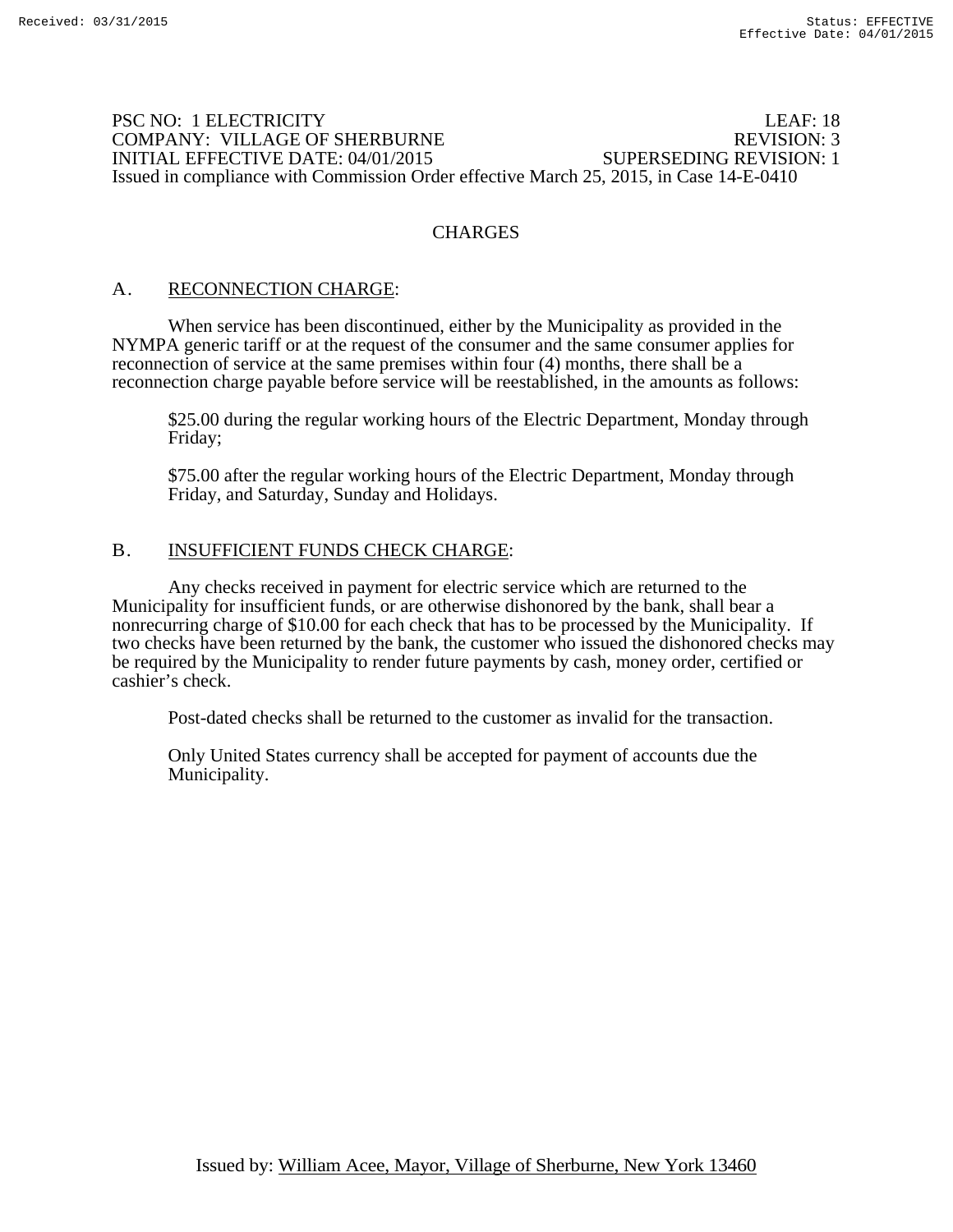## PSC NO: 1 ELECTRICITY LEAF: 19 COMPANY: VILLAGE OF SHERBURNE REVISION: 1 INITIAL EFFECTIVE DATE: 04/01/2015 SUPERSEDING REVISION: Issued in compliance with Commission Order effective March 25, 2015, in Case 14-E-0410

## PURCHASED POWER ADJUSTMENT CHARGE

## APPLICABILITY:

 All customers receiving service under any of the Village of Sherburne's Electric Department's Service Classification are subject to purchased power adjustment charges ("PPAC").

### ADJUSTMENT CHARGE:

 The PPAC shall be the amount which shall be added to each kilowatt-hour of each rate schedule to reflect and recover all purchased power and transmission costs billed to the Village of Sherburne Electric Department from all service providers.

### CALCULATION OF THE PURCHASED POWER ADJUSTMENT CHARGE:

 The PPAC shall equal the total cost of all power and transmission costs billed to the Village of Sherburne Electric Department in each month divided by the kWh purchases in that month, less the base cost of purchased power measured at system input level adjusted by a loss factor (Factor of Adjustment). The resultant cost per kWh shall be rounded to the nearest \$0.000001 and applied as a charge or credit to all kilowatt-hours billed in the following month.

The Base Cost of power is \$0.016092 per kWh.

The Factor of Adjustment is 1.055932.

#### ANNUAL RECONCILIATION:

 At the end of each fiscal year, the Village of Sherburne will perform a reconciliation to determine whether there was an under- or over-collection of purchased power expense during the preceding year. The calculation is as follows:

 Total Purchased Power Cost - (kWh sold x Base Cost of Purchased Power x Factor of Adjustment)

 The result will then be compared to the actual PPAC revenues recovered during this period to determine if a PPA Reconciliation Surcharge or Refund is applicable. The resultant Surcharge or Refund will be included as a line item in the following month(s) calculation(s) of PPAC in order to adjust revenues to more accurately reflect actual expenses. The number of months over which the Surcharge or Refund will be included will depend on the size of the Surcharge or Refund. If the Surcharge/Refund is under \$10,000 it will be included in one month. Surcharges/Refunds between \$10,000 and \$20,000 will be split between two months and any Surcharges/Refunds over \$20,000 will be charged/credited in \$10,000/month increments until complete in order to minimize the impact on rate payers.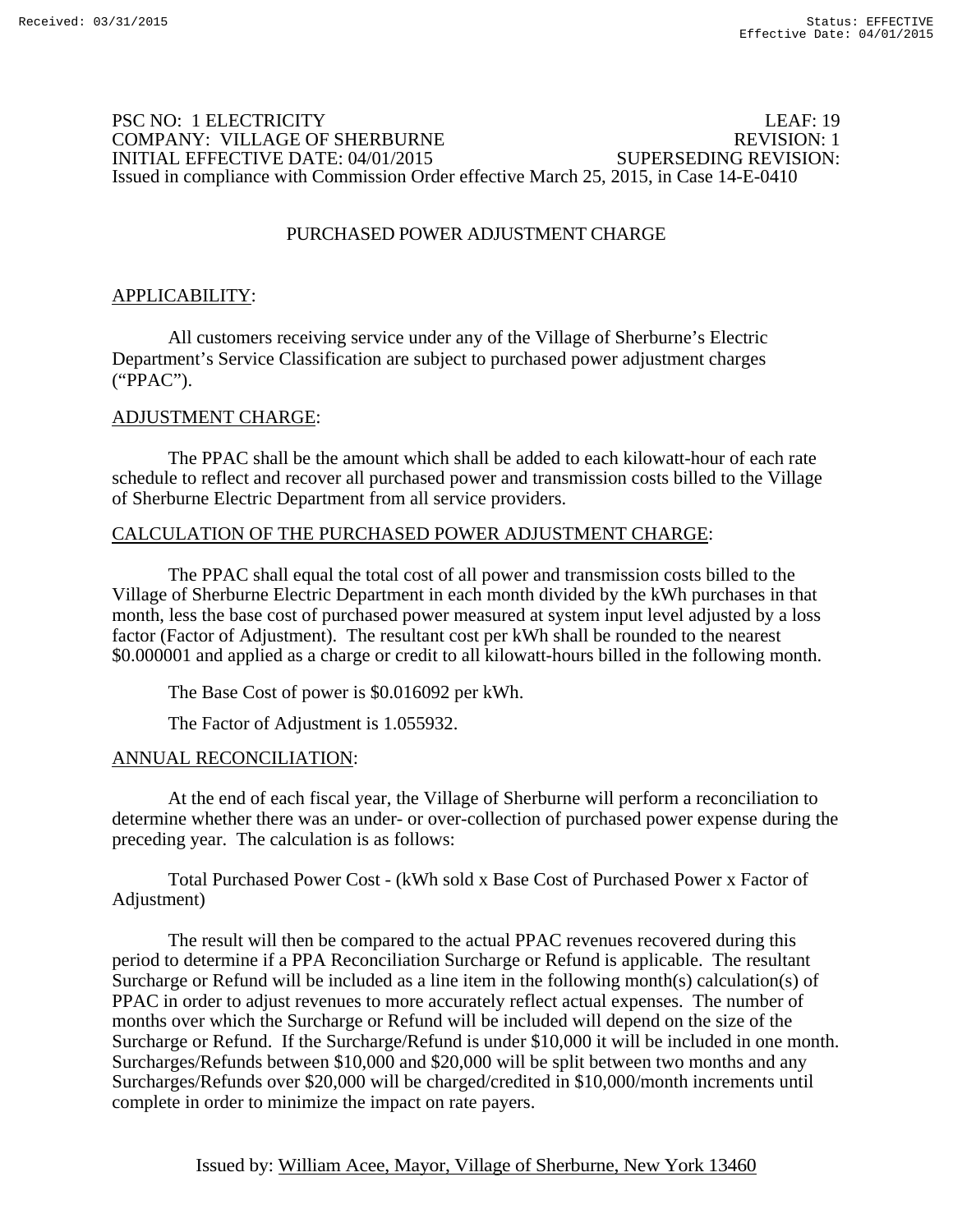PSC NO: 1 ELECTRICITY LEAF: 20 COMPANY: VILLAGE OF SHERBURNE AND COMPANY: 0 INITIAL EFFECTIVE DATE: 12/1/2019 SUPERSEDING REVISION:

### PURCHASE OF RENEWABLE ENERGY FROM NEW DISTRIBUTED GENERATORS

## ELIGIBILITY:

Residential or non-residential customers who receive service under Service Classification No. 1, 2, 3, or 4 and own or operate Solar, Wind and/or Energy Storage Electric Generating Equipment with a rated capacity of no more than fifteen kilowatts (15 kW - cumulative maximum export) located and used at their premise. Qualifying Customers must install and operate the Solar or Wind Generating system in compliance with *New York State Standardized Interconnection Requirements and Application Process for New Distributed Generators Connected in Parallel with Utility Distribution Systems* which is attached to these tariffs as *Addendum-SIR*, and may be from time to time changed, amended and/or supplemented. This program will be available to qualifying customers on a first come, first served basis, until the total rated generating capacity for Solar, Wind, and/or Energy Storage Electric Generating Equipment owned or operated by the Customer in the Village of Sherburne's service territory is equivalent to 150 kW (one-percent of the Village of Sherburne's average system load).

### INTERCONNECTION COSTS:

Customers receiving service under this service classification will be responsible for 100% of necessary interconnection costs. An estimate shall be provided to applicants and (i) shall include the costs associated with any required modifications to the utility system, administration, metering, and onsite verification testing, as required under *Standard Interconnection Requirements* of this tariff and (ii) shall include the cost of installing any dedicated transformer(s) and other safety equipment, necessary to protect the safety and adequacy of electric service to other customers as required under *New York State Standardized Interconnection Requirements and Application Process for New Distributed Generators Connected in Parallel with Utility Distribution Systems* of this tariff – *Addendum - SIR*.

## METERING

The Village of Sherburne will provide one revenue meter for the purpose of billing. This meter will have bidirectional energy flow capability and will record both energy delivered and received by the Village of Sherburne. The charge for this meter will be included in the applicable monthly service charge.

## CUSTOMER CHARGES

The Customer will pay the rates and charges of the Customer's applicable Service Classification for energy delivered to the Customer by the Village of Sherburne.